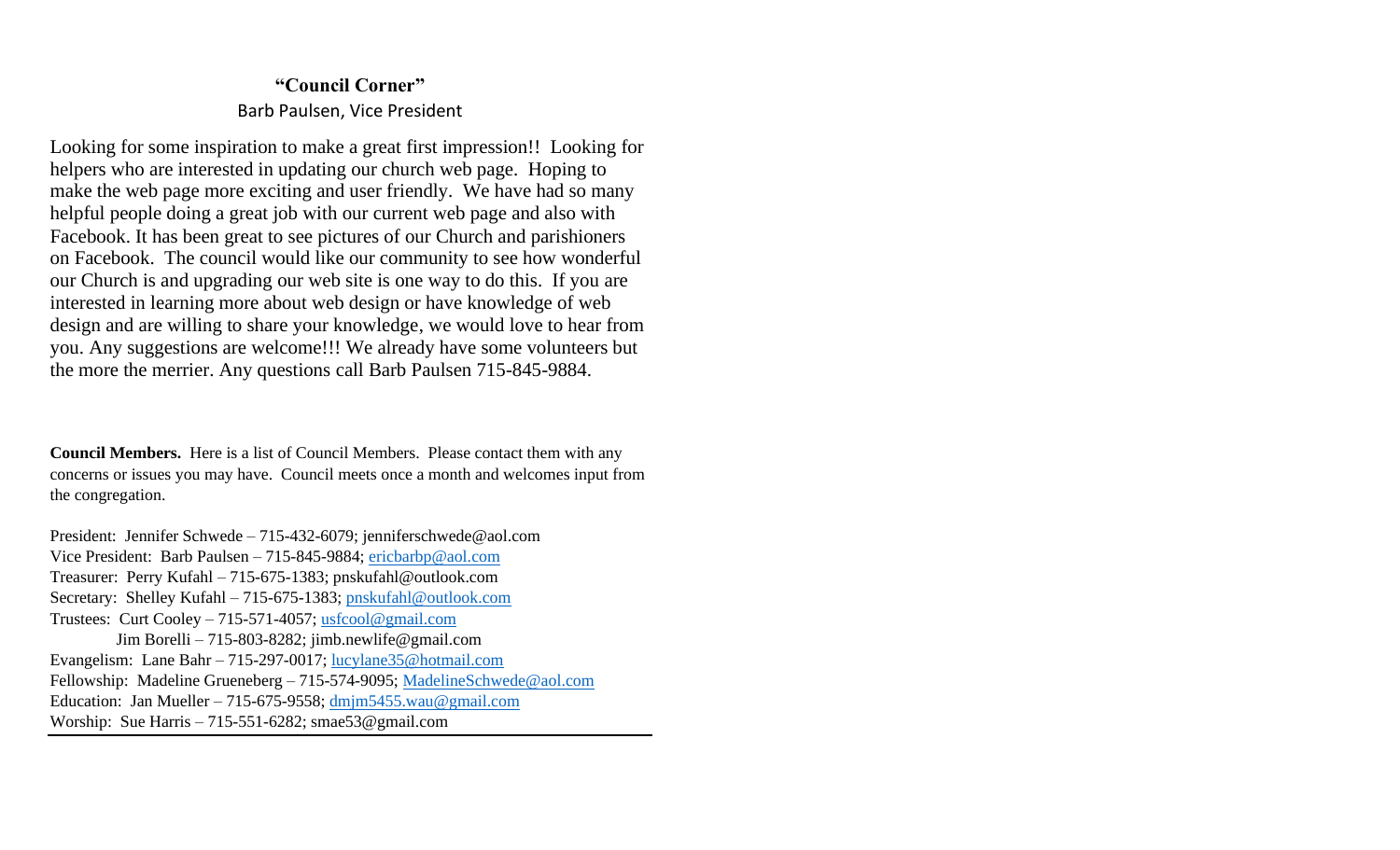**Council Meeting Minutes.** Copies of the minutes from the most recently held Council meeting are by the mailboxes. Please feel free to pick up a copy. If more are needed, please contact the church office.

| <b>Financial Report for March, 2022</b> |                             |      |                                    |  |  |
|-----------------------------------------|-----------------------------|------|------------------------------------|--|--|
| <b>Income Received</b>                  | <b>March</b><br>\$13,351.53 |      | <b>Year-to-Date</b><br>\$33,345.87 |  |  |
| <b>Expenses Paid</b>                    | \$6,848.95                  |      | \$23,147.48                        |  |  |
| <b>Difference</b>                       | \$6,502.58                  |      | \$10,198.39                        |  |  |
| <b>Attendance Report</b>                |                             |      |                                    |  |  |
|                                         |                             | 2022 | 2021                               |  |  |
| Average Weekly/March                    |                             | 113  | 106                                |  |  |
| Average Weekly/Year-to-Date             |                             | 79   | 108                                |  |  |

**2022 Offering Envelopes.** The offering envelopes for 2022 have arrived – they are in your mailboxes in the narthex. Please stop by and pick them up.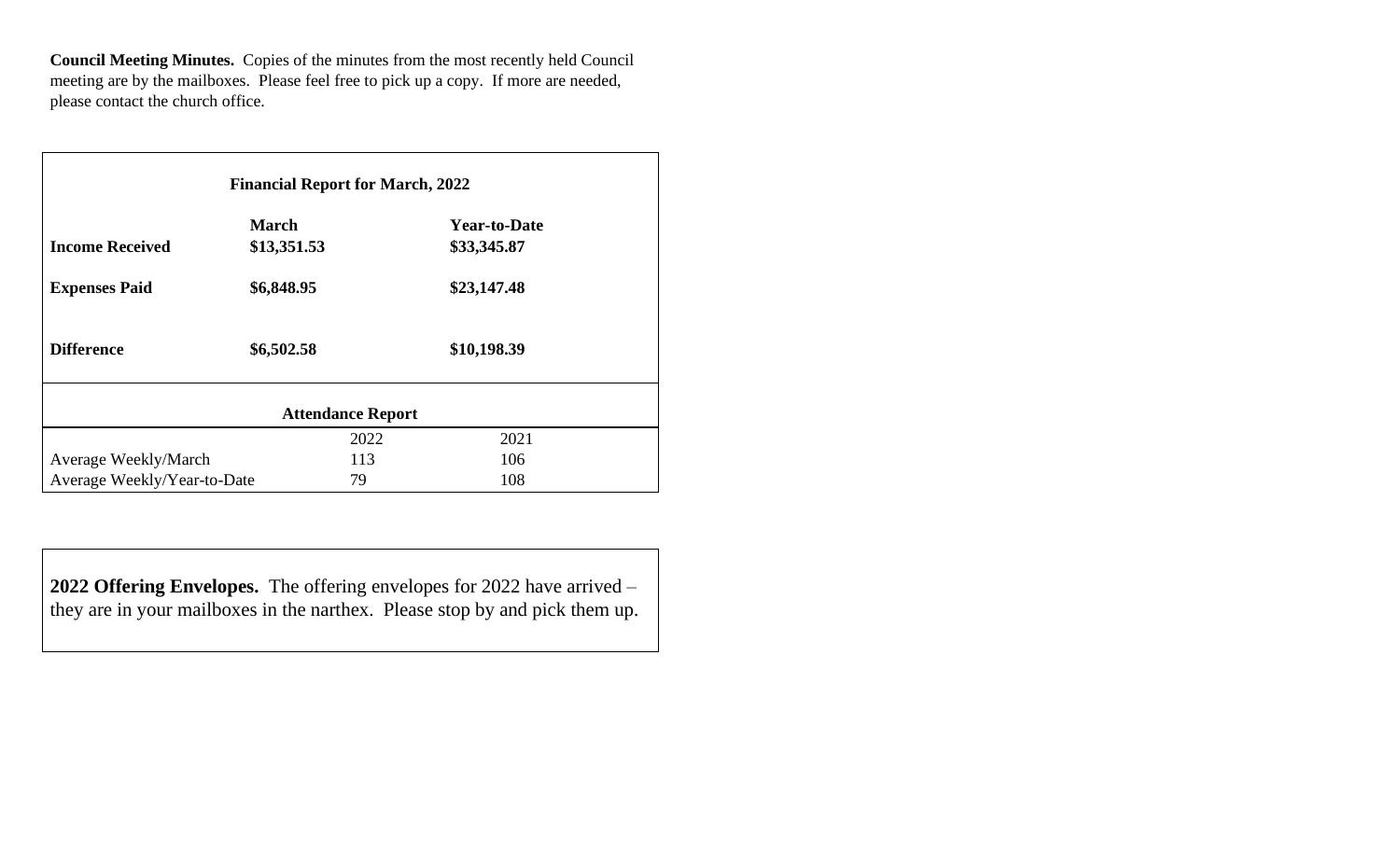**Vacation Bible School.** VBS is coming soon!! S.C.U.B.A. – the super cool underwater Bible adventure! We'll dive in deep to God's love and have a wave of fun times!! June  $19 - 23$  from 6:00 p.m. to 8:00 p.m. Register today! Always looking for volunteers to help make this an extra great time! Contact Lane Bahr for more information at 715-297-0017.

**Homebound Parishioners.** The following parishioners are no longer able to consistently attend worship services. I visit them to remind them that they are loved by God and loved by their community of faith, St. John. Sometimes it is helpful to hear those reminders from someone in addition to me.

| Carol Fitzke                     | <b>Harley Goetsch</b>    | Charles & Joanne Zahn |
|----------------------------------|--------------------------|-----------------------|
| 237227 N. 120 <sup>th</sup> Ave. | Rennes Health/Rehab Ctr. | 3001 Westhill Dr.     |
| Wausau, WI 54401                 | 4810 Barbican Avenue     | Room 208              |
|                                  | Weston, WI 54476         | Wausau, WI 54401      |
| Florian Kolbe                    | Don & Carol Prochnow     | Laurie Prochnow       |
| 540 E. Thomas St.                | 1408 Lili Lane           | 4602 Barbican Ave.    |
| Apt. 108                         | Schofield, WI 54476      | Apt. 105              |
| Wausau, WI 54403                 |                          | Weston, WI 54476      |
| Vern & Marlene Bahr              |                          |                       |
| 238456 N. $84^{th}$ Ave.         |                          |                       |
| Wausau, WI 54401                 |                          |                       |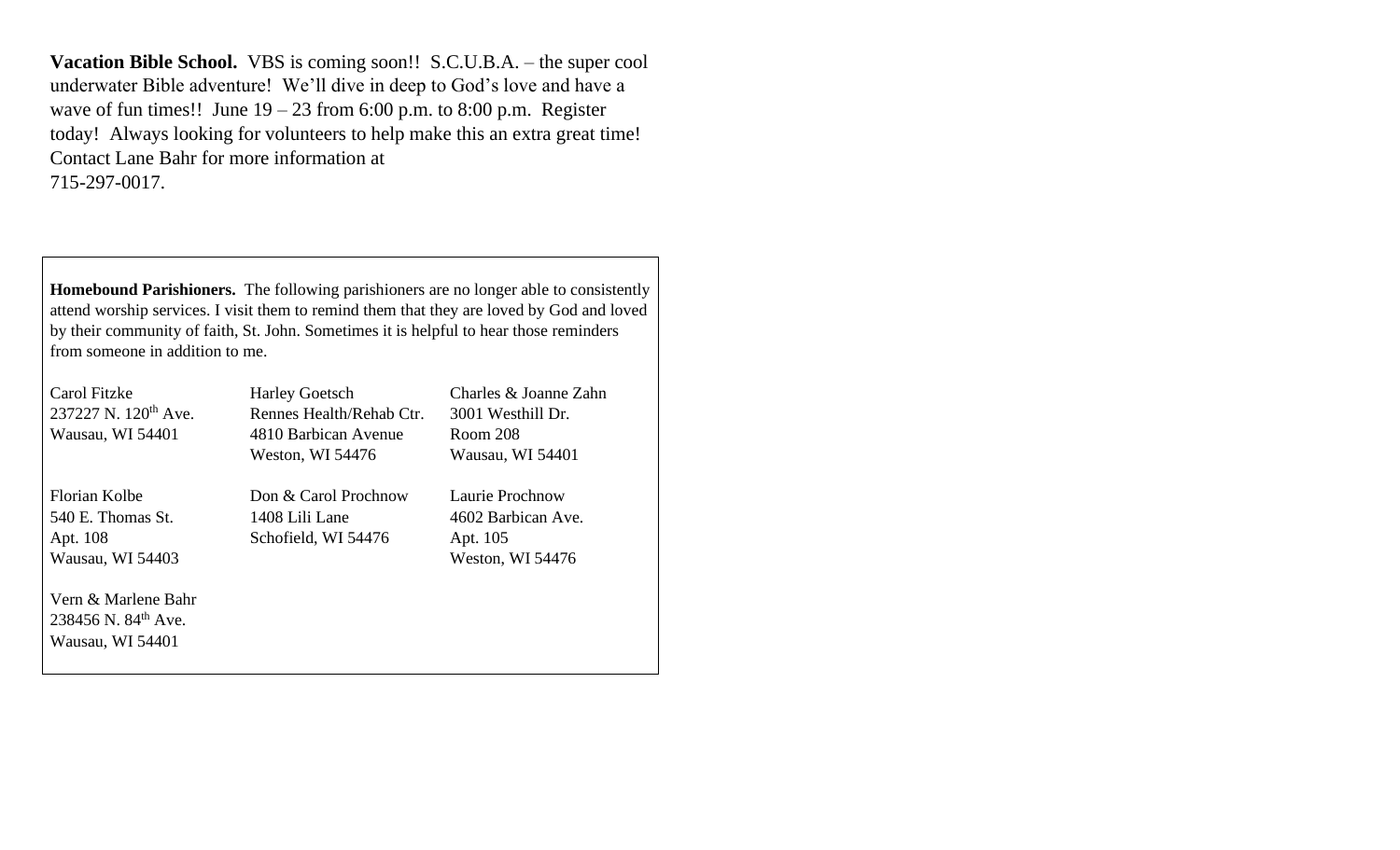# **We Remember**

More than 150 years ago, Memorial Day took shape amid the backdrop of the U.S. Civil War. Before it ended, women began decorating the graves of fallen soldiers. In 1868, when May 30 was designated as Decoration Day, loved ones placed flowers on the graves of Union and Confederate soldiers alike.

By 1882, Decoration Day became known as Memorial Day, and soldiers who died in other wars were honored too. Over time, it became a day to remember all loved ones who have died  $-$  in war and otherwise. In 1971 Congress declared Memorial Day a national holiday to be observed on the last Monday in May. On Memorial Day, we pause to remember people who made the ultimate sacrifice for their country and for our freedom. We also pray for those who continue serving, especially those in harm's way.

### 

# **Prayer's Certain Payoff**

Prayers prayed in the Spirit never die until they accomplish God's intended purpose. His answer may not be what we expected, or when we expected it, but God often provides much more abundantly than we could think or ask. He interprets our intent and either answers or stores up our prayers. Sincere prayers are never lost and will never be wasted or go unrewarded.

-Missionary Wesley Duewel